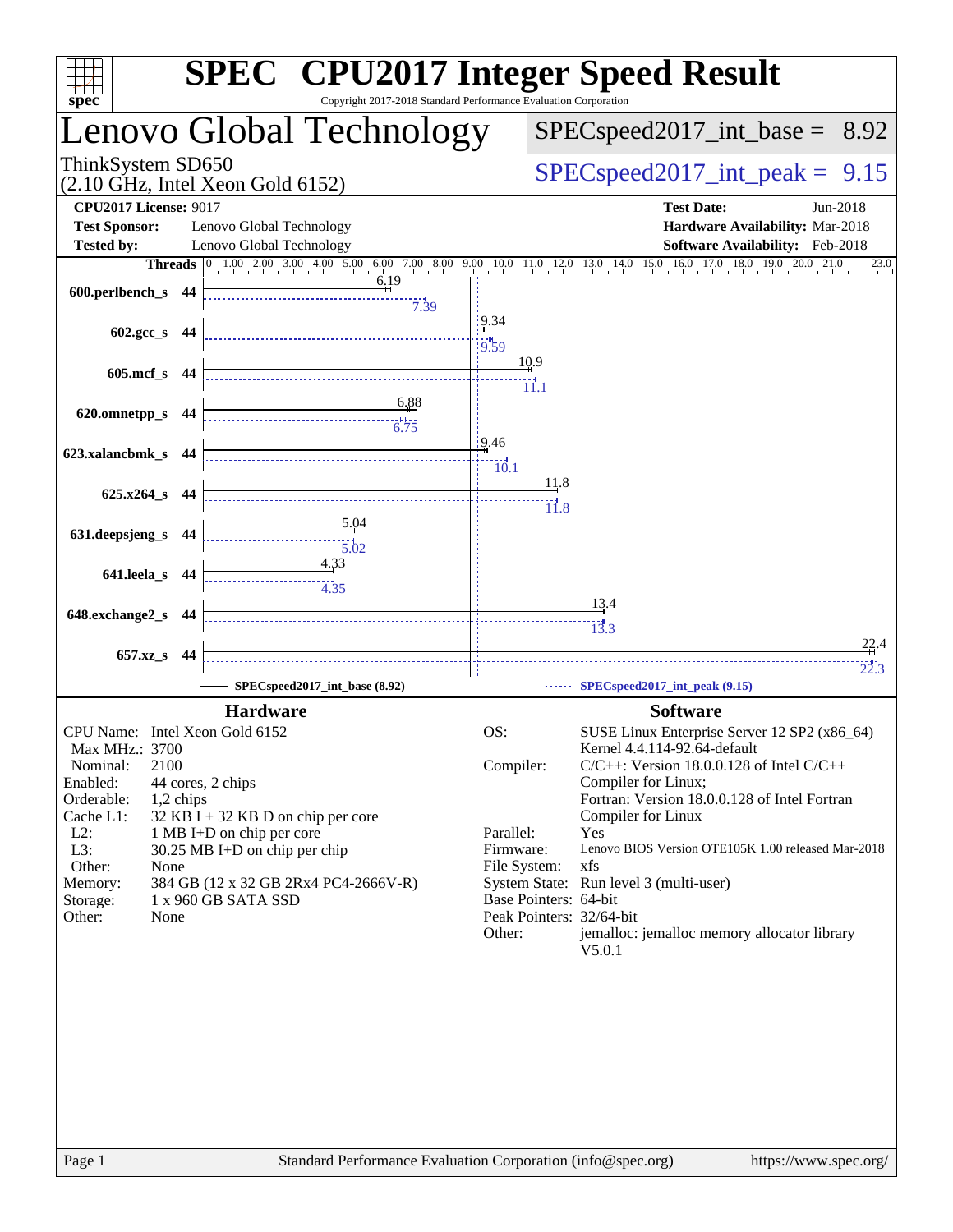

## Lenovo Global Technology

# $SPECspeed2017\_int\_base = 8.92$

(2.10 GHz, Intel Xeon Gold 6152)

ThinkSystem SD650  $SPEC speed2017$  int peak = 9.15

**[Test Sponsor:](http://www.spec.org/auto/cpu2017/Docs/result-fields.html#TestSponsor)** Lenovo Global Technology **[Hardware Availability:](http://www.spec.org/auto/cpu2017/Docs/result-fields.html#HardwareAvailability)** Mar-2018 **[Tested by:](http://www.spec.org/auto/cpu2017/Docs/result-fields.html#Testedby)** Lenovo Global Technology **[Software Availability:](http://www.spec.org/auto/cpu2017/Docs/result-fields.html#SoftwareAvailability)** Feb-2018

**[CPU2017 License:](http://www.spec.org/auto/cpu2017/Docs/result-fields.html#CPU2017License)** 9017 **[Test Date:](http://www.spec.org/auto/cpu2017/Docs/result-fields.html#TestDate)** Jun-2018

#### **[Results Table](http://www.spec.org/auto/cpu2017/Docs/result-fields.html#ResultsTable)**

|                                     | <b>Base</b>    |                |       |                | <b>Peak</b> |                |             |                |                |              |                |              |                |              |
|-------------------------------------|----------------|----------------|-------|----------------|-------------|----------------|-------------|----------------|----------------|--------------|----------------|--------------|----------------|--------------|
| <b>Benchmark</b>                    | <b>Threads</b> | <b>Seconds</b> | Ratio | <b>Seconds</b> | Ratio       | <b>Seconds</b> | Ratio       | <b>Threads</b> | <b>Seconds</b> | <b>Ratio</b> | <b>Seconds</b> | <b>Ratio</b> | <b>Seconds</b> | <b>Ratio</b> |
| $600.$ perlbench $_s$               | 44             | 292            | 6.08  | 287            | 6.19        | 285            | 6.23        | 44             | 244            | 7.26         | 240            | 7.39         | 239            | 7.42         |
| $602.\text{gcc}\_\text{s}$          | 44             | 426            | 9.34  | 425            | 9.37        | 431            | 9.25        | 44             | 413            | 9.64         | 418            | 9.53         | 415            | 9.59         |
| $605 \text{.mcf}$ s                 | 44             | 436            | 10.8  | 431            | 11.0        | 432            | <u>10.9</u> | 44             | 430            | 11.0         | 426            | 1.1          | 426            | 11.1         |
| 620.omnetpp_s                       | 44             | 239            | 6.82  | 237            | 6.88        | 229            | 7.11        | 44             | 242            | 6.75         | 229            | 7.12         | 248            | 6.58         |
| 623.xalancbmk s                     | 44             | 150            | 9.46  | 150            | 9.47        | 151            | 9.38        | 44             | 140            | 10.1         | 140            | 10.1         | <b>140</b>     | 10.1         |
| $625.x264$ s                        | 44             | 149            | 11.8  | 149            | 11.8        | 149            | 11.8        | 44             | 149            | 11.8         | 149            | <b>11.8</b>  | 150            | 1.8          |
| 631.deepsjeng_s                     | 44             | 284            | 5.05  | 284            | 5.04        | 284            | 5.04        | 44             | 286            | 5.02         | 285            | 5.02         | 286            | 5.02         |
| 641.leela s                         | 44             | 394            | 4.33  | 394            | 4.33        | 394            | 4.33        | 44             | 392            | 4.35         | 392            | 4.35         | 392            | 4.35         |
| 648.exchange2_s                     | 44             | 221            | 13.3  | 220            | 13.4        | 220            | 13.4        | 44             | 220            | 13.3         | 220            | 13.4         | 221            | 13.3         |
| $657.xz$ s                          | 44             | 278            | 22.2  | 276            | 22.4        | 276            | 22.4        | 44             | 277            | 22.3         | 275            | 22.5         | 277            | 22.3         |
| $SPEC speed2017$ int base =<br>8.92 |                |                |       |                |             |                |             |                |                |              |                |              |                |              |

**[SPECspeed2017\\_int\\_peak =](http://www.spec.org/auto/cpu2017/Docs/result-fields.html#SPECspeed2017intpeak) 9.15**

Results appear in the [order in which they were run.](http://www.spec.org/auto/cpu2017/Docs/result-fields.html#RunOrder) Bold underlined text [indicates a median measurement](http://www.spec.org/auto/cpu2017/Docs/result-fields.html#Median).

### **[Operating System Notes](http://www.spec.org/auto/cpu2017/Docs/result-fields.html#OperatingSystemNotes)**

Stack size set to unlimited using "ulimit -s unlimited"

### **[General Notes](http://www.spec.org/auto/cpu2017/Docs/result-fields.html#GeneralNotes)**

Environment variables set by runcpu before the start of the run: LD\_LIBRARY\_PATH = "/home/cpu2017.1.0.2.ic18.0/lib/ia32:/home/cpu2017.1.0.2.ic18.0/lib/intel64" LD\_LIBRARY\_PATH = "\$LD\_LIBRARY\_PATH:/home/cpu2017.1.0.2.ic18.0/je5.0.1-32:/home/cpu2017.1.0.2.ic18.0/je5.0.1-64" OMP\_STACKSIZE = "192M"

 Binaries compiled on a system with 1x Intel Core i7-4790 CPU + 32GB RAM memory using Redhat Enterprise Linux 7.4 Transparent Huge Pages enabled by default Prior to runcpu invocation Filesystem page cache synced and cleared with: sync; echo 3> /proc/sys/vm/drop\_caches jemalloc: configured and built at default for 32bit (i686) and 64bit (x86\_64) targets; jemalloc: built with the RedHat Enterprise 7.4, and the system compiler gcc 4.8.5; jemalloc: sources available from jemalloc.net or <https://github.com/jemalloc/jemalloc/releases> Yes: The test sponsor attests, as of date of publication, that CVE-2017-5754 (Meltdown) is mitigated in the system as tested and documented. Yes: The test sponsor attests, as of date of publication, that CVE-2017-5753 (Spectre variant 1) is mitigated in the system as tested and documented. Yes: The test sponsor attests, as of date of publication, that CVE-2017-5715 (Spectre variant 2) is mitigated in the system as tested and documented.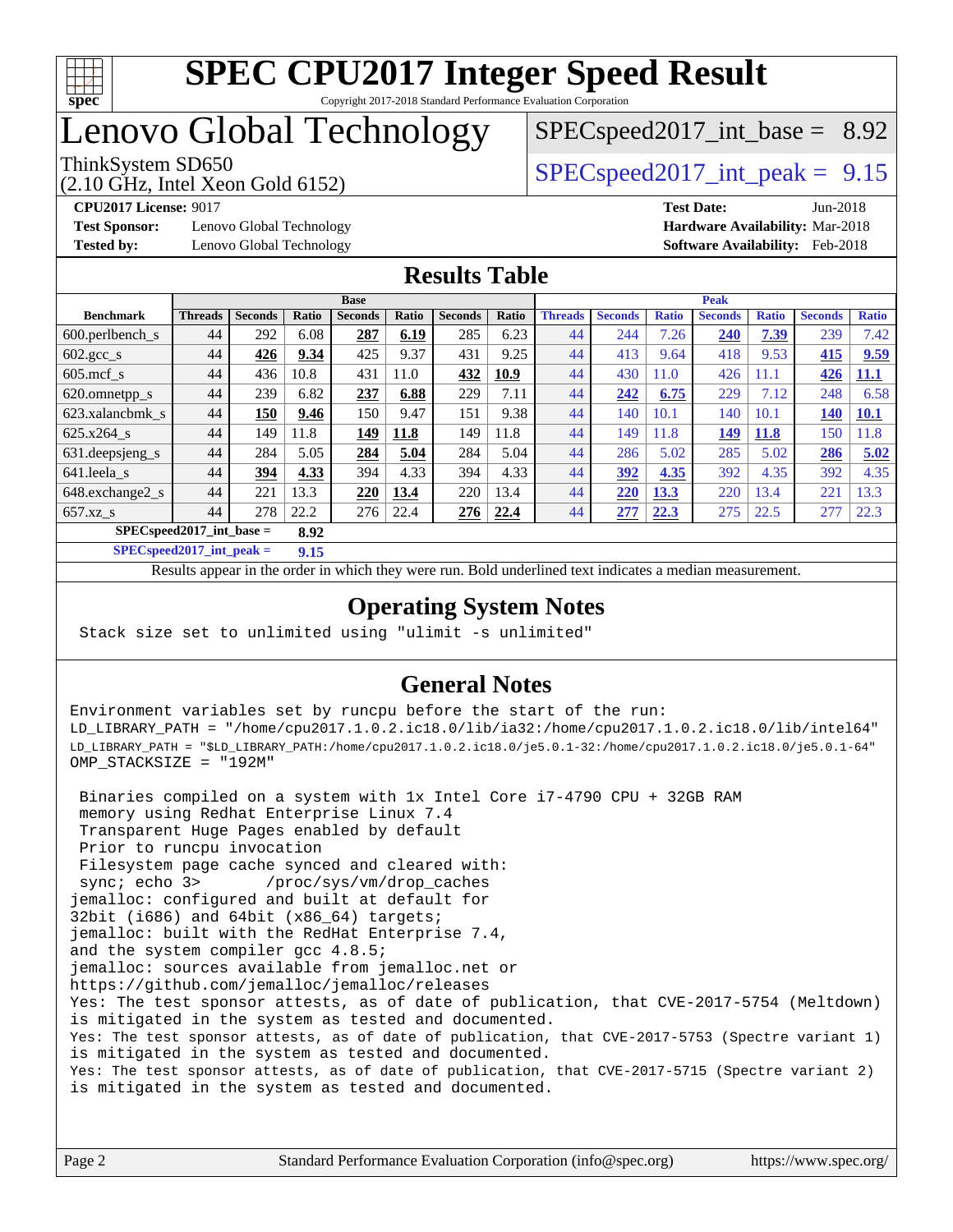

### Lenovo Global Technology

 $SPEC speed2017\_int\_base = 8.92$ 

(2.10 GHz, Intel Xeon Gold 6152)

ThinkSystem SD650  $SPEC speed2017$  int peak = 9.15

**[Test Sponsor:](http://www.spec.org/auto/cpu2017/Docs/result-fields.html#TestSponsor)** Lenovo Global Technology **[Hardware Availability:](http://www.spec.org/auto/cpu2017/Docs/result-fields.html#HardwareAvailability)** Mar-2018 **[Tested by:](http://www.spec.org/auto/cpu2017/Docs/result-fields.html#Testedby)** Lenovo Global Technology **[Software Availability:](http://www.spec.org/auto/cpu2017/Docs/result-fields.html#SoftwareAvailability)** Feb-2018

**[CPU2017 License:](http://www.spec.org/auto/cpu2017/Docs/result-fields.html#CPU2017License)** 9017 **[Test Date:](http://www.spec.org/auto/cpu2017/Docs/result-fields.html#TestDate)** Jun-2018

#### **[Platform Notes](http://www.spec.org/auto/cpu2017/Docs/result-fields.html#PlatformNotes)**

Page 3 Standard Performance Evaluation Corporation [\(info@spec.org\)](mailto:info@spec.org) <https://www.spec.org/> BIOS configuration: Choose Operating Mode set to Maximum Performance Hyper-Threading set to Disable Trusted Execution Technology set to Enable Adjacent Cache Prefetch set to Disable DCU Streamer Prefetcher set to Disable MONITOR/MWAIT set to Enable DCA set to Enable Stale AtoS set to Enable Sysinfo program /home/cpu2017.1.0.2.ic18.0/bin/sysinfo Rev: r5797 of 2017-06-14 96c45e4568ad54c135fd618bcc091c0f running on linux-nlle Thu Jun 14 09:33:56 2018 SUT (System Under Test) info as seen by some common utilities. For more information on this section, see <https://www.spec.org/cpu2017/Docs/config.html#sysinfo> From /proc/cpuinfo model name : Intel(R) Xeon(R) Gold 6152 CPU @ 2.10GHz 2 "physical id"s (chips) 44 "processors" cores, siblings (Caution: counting these is hw and system dependent. The following excerpts from /proc/cpuinfo might not be reliable. Use with caution.) cpu cores : 22 siblings : 22 physical 0: cores 0 1 2 3 4 5 8 9 10 11 12 16 17 18 19 20 21 24 25 26 27 28 physical 1: cores 0 1 2 3 4 5 8 9 10 11 12 16 17 18 19 20 21 24 25 26 27 28 From lscpu: Architecture: x86\_64 CPU op-mode(s): 32-bit, 64-bit Byte Order: Little Endian  $CPU(s):$  44 On-line CPU(s) list: 0-43 Thread(s) per core: 1 Core(s) per socket: 22 Socket(s): 2 NUMA node(s): 2 Vendor ID: GenuineIntel CPU family: 6 Model: 85 Model name: Intel(R) Xeon(R) Gold 6152 CPU @ 2.10GHz Stepping: 4 CPU MHz: 2095.074 BogoMIPS: 4190.14 Virtualization: VT-x L1d cache: 32K **(Continued on next page)**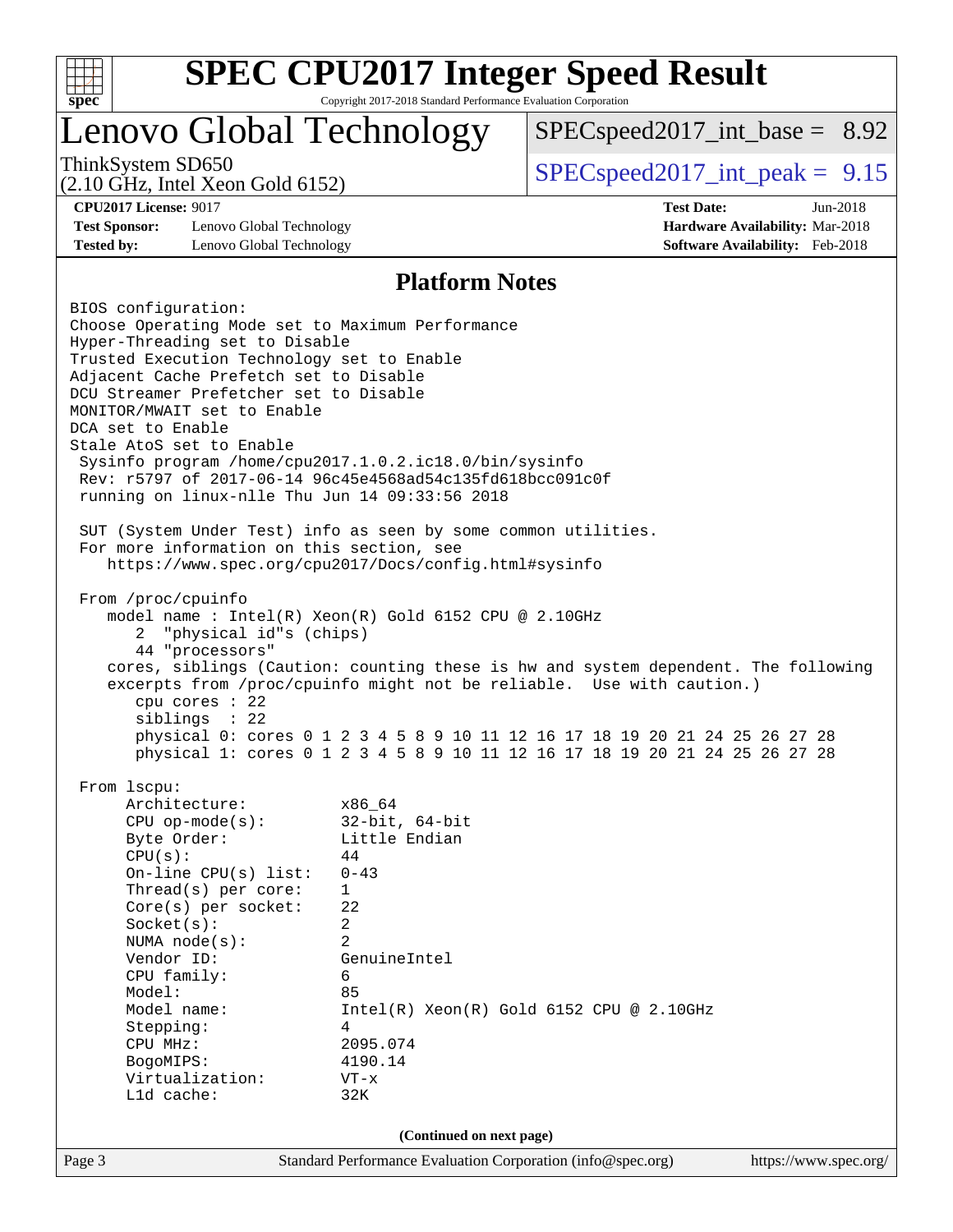

Lenovo Global Technology

ThinkSystem SD650  $SPEC speed2017$  int peak = 9.15

 $SPECspeed2017\_int\_base = 8.92$ 

(2.10 GHz, Intel Xeon Gold 6152)

**[CPU2017 License:](http://www.spec.org/auto/cpu2017/Docs/result-fields.html#CPU2017License)** 9017 **[Test Date:](http://www.spec.org/auto/cpu2017/Docs/result-fields.html#TestDate)** Jun-2018 **[Test Sponsor:](http://www.spec.org/auto/cpu2017/Docs/result-fields.html#TestSponsor)** Lenovo Global Technology **[Hardware Availability:](http://www.spec.org/auto/cpu2017/Docs/result-fields.html#HardwareAvailability)** Mar-2018 **[Tested by:](http://www.spec.org/auto/cpu2017/Docs/result-fields.html#Testedby)** Lenovo Global Technology **[Software Availability:](http://www.spec.org/auto/cpu2017/Docs/result-fields.html#SoftwareAvailability)** Feb-2018

#### **[Platform Notes \(Continued\)](http://www.spec.org/auto/cpu2017/Docs/result-fields.html#PlatformNotes)**

 L1i cache: 32K L2 cache: 1024K L3 cache: 30976K NUMA node0 CPU(s): 0-21 NUMA node1 CPU(s): 22-43 Flags: fpu vme de pse tsc msr pae mce cx8 apic sep mtrr pge mca cmov pat pse36 clflush dts acpi mmx fxsr sse sse2 ss ht tm pbe syscall nx pdpe1gb rdtscp lm constant\_tsc art arch\_perfmon pebs bts rep\_good nopl xtopology nonstop\_tsc aperfmperf eagerfpu pni pclmulqdq dtes64 monitor ds\_cpl vmx smx est tm2 ssse3 sdbg fma cx16 xtpr pdcm pcid dca sse4\_1 sse4\_2 x2apic movbe popcnt tsc\_deadline\_timer aes xsave avx f16c rdrand lahf\_lm abm 3dnowprefetch ida arat epb invpcid\_single pln pts dtherm intel\_pt rsb\_ctxsw spec\_ctrl retpoline kaiser tpr\_shadow vnmi flexpriority ept vpid fsgsbase tsc\_adjust bmi1 hle avx2 smep bmi2 erms invpcid rtm cqm mpx avx512f avx512dq rdseed adx smap clflushopt clwb avx512cd avx512bw avx512vl xsaveopt xsavec xgetbv1 cqm\_llc cqm\_occup\_llc

 /proc/cpuinfo cache data cache size : 30976 KB

 From numactl --hardware WARNING: a numactl 'node' might or might not correspond to a physical chip. available: 2 nodes (0-1) node 0 cpus: 0 1 2 3 4 5 6 7 8 9 10 11 12 13 14 15 16 17 18 19 20 21 node 0 size: 193109 MB

 node 0 free: 192523 MB node 1 cpus: 22 23 24 25 26 27 28 29 30 31 32 33 34 35 36 37 38 39 40 41 42 43 node 1 size: 193504 MB

 node 1 free: 193122 MB node distances:

 node 0 1 0: 10 21

1: 21 10

 From /proc/meminfo MemTotal: 395892880 kB HugePages\_Total: 0 Hugepagesize: 2048 kB

 /usr/bin/lsb\_release -d SUSE Linux Enterprise Server 12 SP2

 From /etc/\*release\* /etc/\*version\* SuSE-release: SUSE Linux Enterprise Server 12 (x86\_64)

VERSION = 12

 PATCHLEVEL = 2 # This file is deprecated and will be removed in a future service pack or release.

**(Continued on next page)**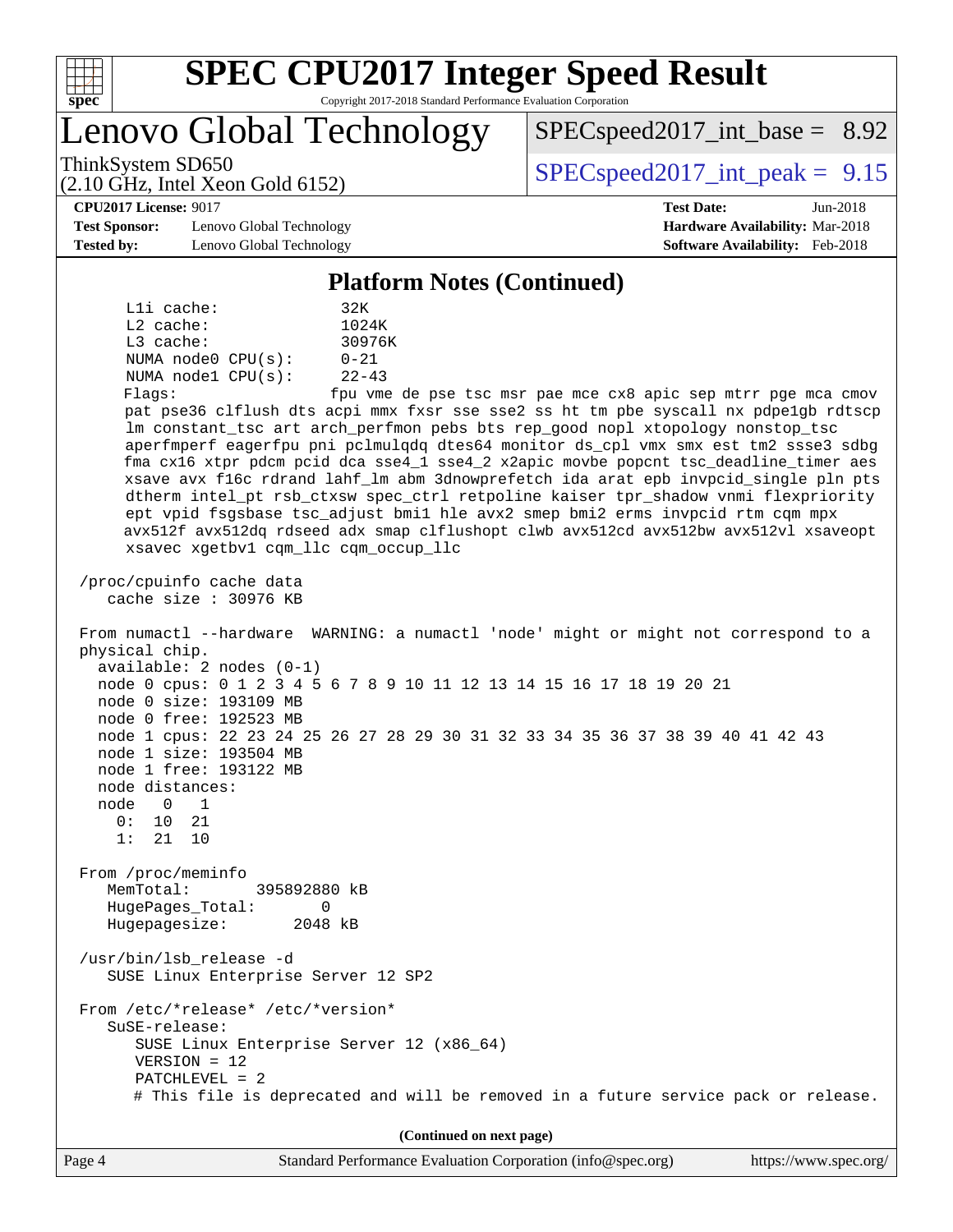

Lenovo Global Technology

 $SPEC speed2017\_int\_base = 8.92$ 

(2.10 GHz, Intel Xeon Gold 6152)

ThinkSystem SD650  $SPEC speed2017$  int peak = 9.15

**[Test Sponsor:](http://www.spec.org/auto/cpu2017/Docs/result-fields.html#TestSponsor)** Lenovo Global Technology **[Hardware Availability:](http://www.spec.org/auto/cpu2017/Docs/result-fields.html#HardwareAvailability)** Mar-2018 **[Tested by:](http://www.spec.org/auto/cpu2017/Docs/result-fields.html#Testedby)** Lenovo Global Technology **[Software Availability:](http://www.spec.org/auto/cpu2017/Docs/result-fields.html#SoftwareAvailability)** Feb-2018

**[CPU2017 License:](http://www.spec.org/auto/cpu2017/Docs/result-fields.html#CPU2017License)** 9017 **[Test Date:](http://www.spec.org/auto/cpu2017/Docs/result-fields.html#TestDate)** Jun-2018

#### **[Platform Notes \(Continued\)](http://www.spec.org/auto/cpu2017/Docs/result-fields.html#PlatformNotes)**

 # Please check /etc/os-release for details about this release. os-release: NAME="SLES" VERSION="12-SP2" VERSION\_ID="12.2" PRETTY\_NAME="SUSE Linux Enterprise Server 12 SP2" ID="sles" ANSI\_COLOR="0;32" CPE\_NAME="cpe:/o:suse:sles:12:sp2" uname -a: Linux linux-nlle 4.4.114-92.64-default #1 SMP Thu Feb 1 19:18:19 UTC 2018 (c6ce5db) x86\_64 x86\_64 x86\_64 GNU/Linux

run-level 3 Jun 14 09:32

 SPEC is set to: /home/cpu2017.1.0.2.ic18.0 Filesystem Type Size Used Avail Use% Mounted on /dev/sda4 xfs 405G 8.4G 397G 3% /home

 Additional information from dmidecode follows. WARNING: Use caution when you interpret this section. The 'dmidecode' program reads system data which is "intended to allow hardware to be accurately determined", but the intent may not be met, as there are frequent changes to hardware, firmware, and the "DMTF SMBIOS" standard. BIOS Lenovo -[OTE105K-1.00]- 03/13/2018 Memory: 12x Hynix HMA84GR7AFR4N-VK 32 GB 2 rank 2666

4x NO DIMM NO DIMM

(End of data from sysinfo program)

#### **[Compiler Version Notes](http://www.spec.org/auto/cpu2017/Docs/result-fields.html#CompilerVersionNotes)**

| 600.perlbench $s(base)$ 602.gcc $s(base)$ 605.mcf $s(base)$ 625.x264 $s(base)$<br>CC<br>peak) 657.xz s(base)    |  |  |  |  |  |  |
|-----------------------------------------------------------------------------------------------------------------|--|--|--|--|--|--|
| icc (ICC) 18.0.0 20170811<br>Copyright (C) 1985-2017 Intel Corporation. All rights reserved.                    |  |  |  |  |  |  |
| 600.perlbench $s(\text{peak})$ 602.gcc $s(\text{peak})$ 605.mcf $s(\text{peak})$ 657.xz $s(\text{peak})$<br>CC. |  |  |  |  |  |  |
| icc (ICC) 18.0.0 20170811<br>Copyright (C) 1985-2017 Intel Corporation. All rights reserved.                    |  |  |  |  |  |  |
| (Continued on next page)                                                                                        |  |  |  |  |  |  |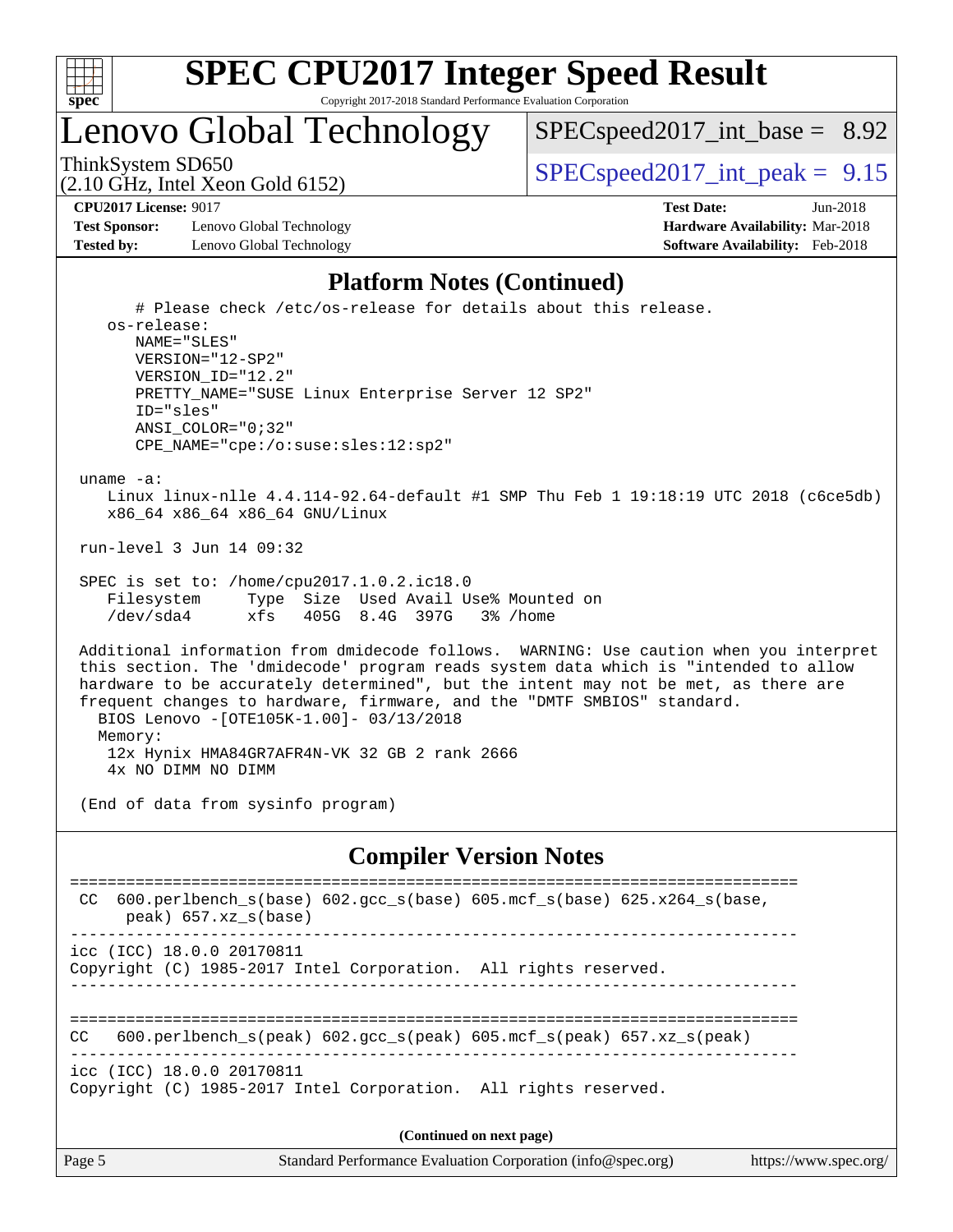

### Lenovo Global Technology

 $SPECspeed2017\_int\_base = 8.92$ 

(2.10 GHz, Intel Xeon Gold 6152)

ThinkSystem SD650  $SPEC speed2017$  int peak = 9.15

**[Test Sponsor:](http://www.spec.org/auto/cpu2017/Docs/result-fields.html#TestSponsor)** Lenovo Global Technology **[Hardware Availability:](http://www.spec.org/auto/cpu2017/Docs/result-fields.html#HardwareAvailability)** Mar-2018 **[Tested by:](http://www.spec.org/auto/cpu2017/Docs/result-fields.html#Testedby)** Lenovo Global Technology **[Software Availability:](http://www.spec.org/auto/cpu2017/Docs/result-fields.html#SoftwareAvailability)** Feb-2018

**[CPU2017 License:](http://www.spec.org/auto/cpu2017/Docs/result-fields.html#CPU2017License)** 9017 **[Test Date:](http://www.spec.org/auto/cpu2017/Docs/result-fields.html#TestDate)** Jun-2018

### **[Compiler Version Notes \(Continued\)](http://www.spec.org/auto/cpu2017/Docs/result-fields.html#CompilerVersionNotes)**

============================================================================== CXXC 620.omnetpp\_s(base) 623.xalancbmk\_s(base) 631.deepsjeng\_s(base) 641.leela\_s(base) ----------------------------------------------------------------------------- icpc (ICC) 18.0.0 20170811 Copyright (C) 1985-2017 Intel Corporation. All rights reserved. ------------------------------------------------------------------------------ ============================================================================== CXXC 620.omnetpp\_s(peak) 623.xalancbmk\_s(peak) 631.deepsjeng\_s(peak) 641.leela\_s(peak) ----------------------------------------------------------------------------- icpc (ICC) 18.0.0 20170811 Copyright (C) 1985-2017 Intel Corporation. All rights reserved. ------------------------------------------------------------------------------ ============================================================================== FC 648.exchange2\_s(base, peak) ----------------------------------------------------------------------------- ifort (IFORT) 18.0.0 20170811 Copyright (C) 1985-2017 Intel Corporation. All rights reserved.

------------------------------------------------------------------------------

------------------------------------------------------------------------------

### **[Base Compiler Invocation](http://www.spec.org/auto/cpu2017/Docs/result-fields.html#BaseCompilerInvocation)**

[C benchmarks](http://www.spec.org/auto/cpu2017/Docs/result-fields.html#Cbenchmarks): [icc](http://www.spec.org/cpu2017/results/res2018q3/cpu2017-20180625-07350.flags.html#user_CCbase_intel_icc_18.0_66fc1ee009f7361af1fbd72ca7dcefbb700085f36577c54f309893dd4ec40d12360134090235512931783d35fd58c0460139e722d5067c5574d8eaf2b3e37e92)

| $C_{++}$ benchmarks: |  |
|----------------------|--|
| icpc                 |  |

[Fortran benchmarks](http://www.spec.org/auto/cpu2017/Docs/result-fields.html#Fortranbenchmarks): [ifort](http://www.spec.org/cpu2017/results/res2018q3/cpu2017-20180625-07350.flags.html#user_FCbase_intel_ifort_18.0_8111460550e3ca792625aed983ce982f94888b8b503583aa7ba2b8303487b4d8a21a13e7191a45c5fd58ff318f48f9492884d4413fa793fd88dd292cad7027ca)

### **[Base Portability Flags](http://www.spec.org/auto/cpu2017/Docs/result-fields.html#BasePortabilityFlags)**

 600.perlbench\_s: [-DSPEC\\_LP64](http://www.spec.org/cpu2017/results/res2018q3/cpu2017-20180625-07350.flags.html#b600.perlbench_s_basePORTABILITY_DSPEC_LP64) [-DSPEC\\_LINUX\\_X64](http://www.spec.org/cpu2017/results/res2018q3/cpu2017-20180625-07350.flags.html#b600.perlbench_s_baseCPORTABILITY_DSPEC_LINUX_X64) 602.gcc\_s: [-DSPEC\\_LP64](http://www.spec.org/cpu2017/results/res2018q3/cpu2017-20180625-07350.flags.html#suite_basePORTABILITY602_gcc_s_DSPEC_LP64) 605.mcf\_s: [-DSPEC\\_LP64](http://www.spec.org/cpu2017/results/res2018q3/cpu2017-20180625-07350.flags.html#suite_basePORTABILITY605_mcf_s_DSPEC_LP64) 620.omnetpp\_s: [-DSPEC\\_LP64](http://www.spec.org/cpu2017/results/res2018q3/cpu2017-20180625-07350.flags.html#suite_basePORTABILITY620_omnetpp_s_DSPEC_LP64) 623.xalancbmk\_s: [-DSPEC\\_LP64](http://www.spec.org/cpu2017/results/res2018q3/cpu2017-20180625-07350.flags.html#suite_basePORTABILITY623_xalancbmk_s_DSPEC_LP64) [-DSPEC\\_LINUX](http://www.spec.org/cpu2017/results/res2018q3/cpu2017-20180625-07350.flags.html#b623.xalancbmk_s_baseCXXPORTABILITY_DSPEC_LINUX)

**(Continued on next page)**

Page 6 Standard Performance Evaluation Corporation [\(info@spec.org\)](mailto:info@spec.org) <https://www.spec.org/>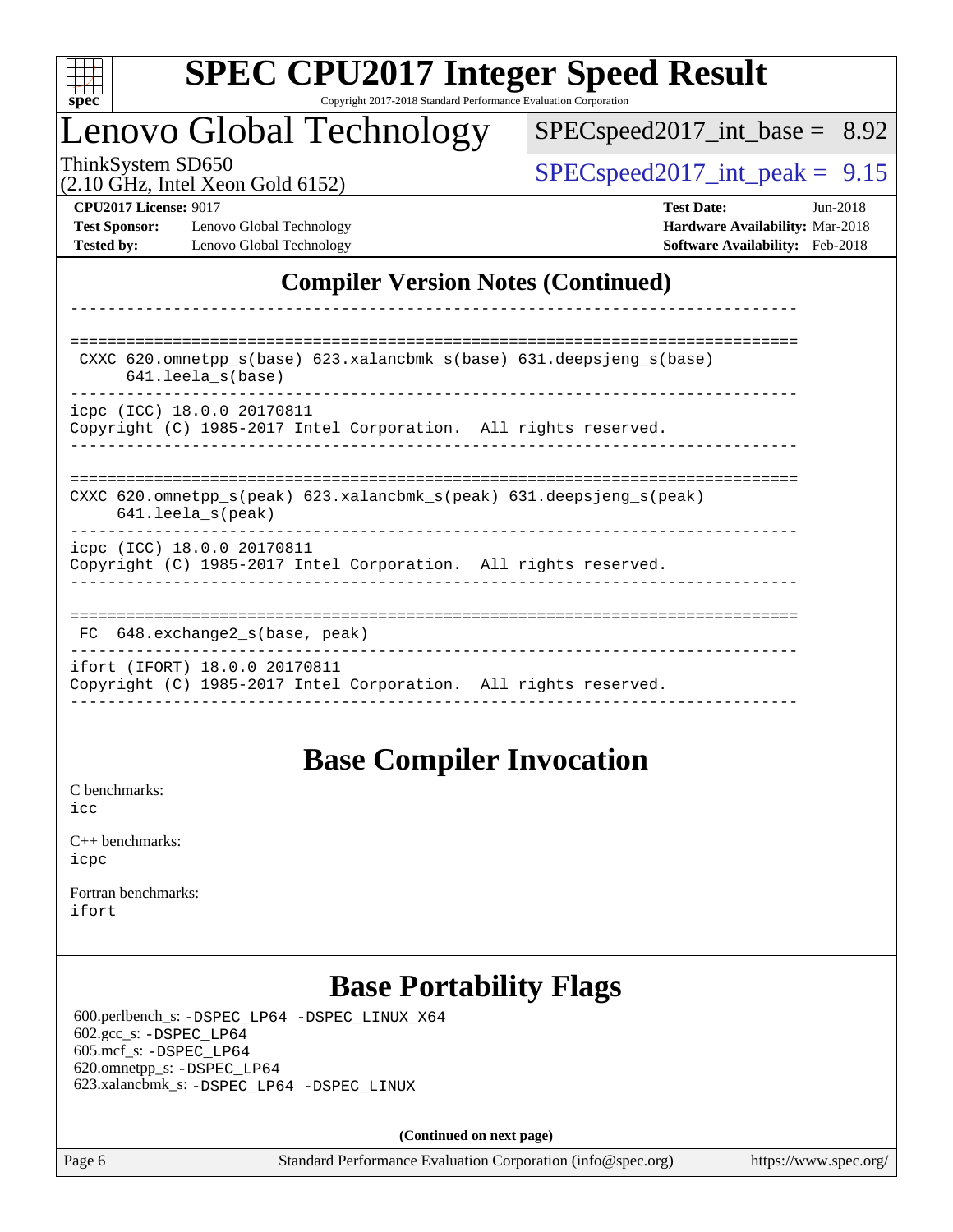

### Lenovo Global Technology

 $SPECspeed2017\_int\_base = 8.92$ 

ThinkSystem SD650  $SPEC speed2017$  int peak = 9.15

(2.10 GHz, Intel Xeon Gold 6152)

**[Test Sponsor:](http://www.spec.org/auto/cpu2017/Docs/result-fields.html#TestSponsor)** Lenovo Global Technology **[Hardware Availability:](http://www.spec.org/auto/cpu2017/Docs/result-fields.html#HardwareAvailability)** Mar-2018 **[Tested by:](http://www.spec.org/auto/cpu2017/Docs/result-fields.html#Testedby)** Lenovo Global Technology **[Software Availability:](http://www.spec.org/auto/cpu2017/Docs/result-fields.html#SoftwareAvailability)** Feb-2018

**[CPU2017 License:](http://www.spec.org/auto/cpu2017/Docs/result-fields.html#CPU2017License)** 9017 **[Test Date:](http://www.spec.org/auto/cpu2017/Docs/result-fields.html#TestDate)** Jun-2018

### **[Base Portability Flags \(Continued\)](http://www.spec.org/auto/cpu2017/Docs/result-fields.html#BasePortabilityFlags)**

 625.x264\_s: [-DSPEC\\_LP64](http://www.spec.org/cpu2017/results/res2018q3/cpu2017-20180625-07350.flags.html#suite_basePORTABILITY625_x264_s_DSPEC_LP64) 631.deepsjeng\_s: [-DSPEC\\_LP64](http://www.spec.org/cpu2017/results/res2018q3/cpu2017-20180625-07350.flags.html#suite_basePORTABILITY631_deepsjeng_s_DSPEC_LP64) 641.leela\_s: [-DSPEC\\_LP64](http://www.spec.org/cpu2017/results/res2018q3/cpu2017-20180625-07350.flags.html#suite_basePORTABILITY641_leela_s_DSPEC_LP64) 648.exchange2\_s: [-DSPEC\\_LP64](http://www.spec.org/cpu2017/results/res2018q3/cpu2017-20180625-07350.flags.html#suite_basePORTABILITY648_exchange2_s_DSPEC_LP64) 657.xz\_s: [-DSPEC\\_LP64](http://www.spec.org/cpu2017/results/res2018q3/cpu2017-20180625-07350.flags.html#suite_basePORTABILITY657_xz_s_DSPEC_LP64)

### **[Base Optimization Flags](http://www.spec.org/auto/cpu2017/Docs/result-fields.html#BaseOptimizationFlags)**

[C benchmarks](http://www.spec.org/auto/cpu2017/Docs/result-fields.html#Cbenchmarks):

[-Wl,-z,muldefs](http://www.spec.org/cpu2017/results/res2018q3/cpu2017-20180625-07350.flags.html#user_CCbase_link_force_multiple1_b4cbdb97b34bdee9ceefcfe54f4c8ea74255f0b02a4b23e853cdb0e18eb4525ac79b5a88067c842dd0ee6996c24547a27a4b99331201badda8798ef8a743f577) [-xCORE-AVX512](http://www.spec.org/cpu2017/results/res2018q3/cpu2017-20180625-07350.flags.html#user_CCbase_f-xCORE-AVX512) [-ipo](http://www.spec.org/cpu2017/results/res2018q3/cpu2017-20180625-07350.flags.html#user_CCbase_f-ipo) [-O3](http://www.spec.org/cpu2017/results/res2018q3/cpu2017-20180625-07350.flags.html#user_CCbase_f-O3) [-no-prec-div](http://www.spec.org/cpu2017/results/res2018q3/cpu2017-20180625-07350.flags.html#user_CCbase_f-no-prec-div) [-qopt-mem-layout-trans=3](http://www.spec.org/cpu2017/results/res2018q3/cpu2017-20180625-07350.flags.html#user_CCbase_f-qopt-mem-layout-trans_de80db37974c74b1f0e20d883f0b675c88c3b01e9d123adea9b28688d64333345fb62bc4a798493513fdb68f60282f9a726aa07f478b2f7113531aecce732043) [-qopenmp](http://www.spec.org/cpu2017/results/res2018q3/cpu2017-20180625-07350.flags.html#user_CCbase_qopenmp_16be0c44f24f464004c6784a7acb94aca937f053568ce72f94b139a11c7c168634a55f6653758ddd83bcf7b8463e8028bb0b48b77bcddc6b78d5d95bb1df2967) [-DSPEC\\_OPENMP](http://www.spec.org/cpu2017/results/res2018q3/cpu2017-20180625-07350.flags.html#suite_CCbase_DSPEC_OPENMP) [-L/usr/local/je5.0.1-64/lib](http://www.spec.org/cpu2017/results/res2018q3/cpu2017-20180625-07350.flags.html#user_CCbase_jemalloc_link_path64_4b10a636b7bce113509b17f3bd0d6226c5fb2346b9178c2d0232c14f04ab830f976640479e5c33dc2bcbbdad86ecfb6634cbbd4418746f06f368b512fced5394) [-ljemalloc](http://www.spec.org/cpu2017/results/res2018q3/cpu2017-20180625-07350.flags.html#user_CCbase_jemalloc_link_lib_d1249b907c500fa1c0672f44f562e3d0f79738ae9e3c4a9c376d49f265a04b9c99b167ecedbf6711b3085be911c67ff61f150a17b3472be731631ba4d0471706)

[C++ benchmarks:](http://www.spec.org/auto/cpu2017/Docs/result-fields.html#CXXbenchmarks)

[-Wl,-z,muldefs](http://www.spec.org/cpu2017/results/res2018q3/cpu2017-20180625-07350.flags.html#user_CXXbase_link_force_multiple1_b4cbdb97b34bdee9ceefcfe54f4c8ea74255f0b02a4b23e853cdb0e18eb4525ac79b5a88067c842dd0ee6996c24547a27a4b99331201badda8798ef8a743f577) [-xCORE-AVX512](http://www.spec.org/cpu2017/results/res2018q3/cpu2017-20180625-07350.flags.html#user_CXXbase_f-xCORE-AVX512) [-ipo](http://www.spec.org/cpu2017/results/res2018q3/cpu2017-20180625-07350.flags.html#user_CXXbase_f-ipo) [-O3](http://www.spec.org/cpu2017/results/res2018q3/cpu2017-20180625-07350.flags.html#user_CXXbase_f-O3) [-no-prec-div](http://www.spec.org/cpu2017/results/res2018q3/cpu2017-20180625-07350.flags.html#user_CXXbase_f-no-prec-div) [-qopt-mem-layout-trans=3](http://www.spec.org/cpu2017/results/res2018q3/cpu2017-20180625-07350.flags.html#user_CXXbase_f-qopt-mem-layout-trans_de80db37974c74b1f0e20d883f0b675c88c3b01e9d123adea9b28688d64333345fb62bc4a798493513fdb68f60282f9a726aa07f478b2f7113531aecce732043) [-L/usr/local/je5.0.1-64/lib](http://www.spec.org/cpu2017/results/res2018q3/cpu2017-20180625-07350.flags.html#user_CXXbase_jemalloc_link_path64_4b10a636b7bce113509b17f3bd0d6226c5fb2346b9178c2d0232c14f04ab830f976640479e5c33dc2bcbbdad86ecfb6634cbbd4418746f06f368b512fced5394) [-ljemalloc](http://www.spec.org/cpu2017/results/res2018q3/cpu2017-20180625-07350.flags.html#user_CXXbase_jemalloc_link_lib_d1249b907c500fa1c0672f44f562e3d0f79738ae9e3c4a9c376d49f265a04b9c99b167ecedbf6711b3085be911c67ff61f150a17b3472be731631ba4d0471706)

[Fortran benchmarks](http://www.spec.org/auto/cpu2017/Docs/result-fields.html#Fortranbenchmarks):

[-Wl,-z,muldefs](http://www.spec.org/cpu2017/results/res2018q3/cpu2017-20180625-07350.flags.html#user_FCbase_link_force_multiple1_b4cbdb97b34bdee9ceefcfe54f4c8ea74255f0b02a4b23e853cdb0e18eb4525ac79b5a88067c842dd0ee6996c24547a27a4b99331201badda8798ef8a743f577) [-xCORE-AVX512](http://www.spec.org/cpu2017/results/res2018q3/cpu2017-20180625-07350.flags.html#user_FCbase_f-xCORE-AVX512) [-ipo](http://www.spec.org/cpu2017/results/res2018q3/cpu2017-20180625-07350.flags.html#user_FCbase_f-ipo) [-O3](http://www.spec.org/cpu2017/results/res2018q3/cpu2017-20180625-07350.flags.html#user_FCbase_f-O3) [-no-prec-div](http://www.spec.org/cpu2017/results/res2018q3/cpu2017-20180625-07350.flags.html#user_FCbase_f-no-prec-div) [-qopt-mem-layout-trans=3](http://www.spec.org/cpu2017/results/res2018q3/cpu2017-20180625-07350.flags.html#user_FCbase_f-qopt-mem-layout-trans_de80db37974c74b1f0e20d883f0b675c88c3b01e9d123adea9b28688d64333345fb62bc4a798493513fdb68f60282f9a726aa07f478b2f7113531aecce732043) [-nostandard-realloc-lhs](http://www.spec.org/cpu2017/results/res2018q3/cpu2017-20180625-07350.flags.html#user_FCbase_f_2003_std_realloc_82b4557e90729c0f113870c07e44d33d6f5a304b4f63d4c15d2d0f1fab99f5daaed73bdb9275d9ae411527f28b936061aa8b9c8f2d63842963b95c9dd6426b8a) [-align array32byte](http://www.spec.org/cpu2017/results/res2018q3/cpu2017-20180625-07350.flags.html#user_FCbase_align_array32byte_b982fe038af199962ba9a80c053b8342c548c85b40b8e86eb3cc33dee0d7986a4af373ac2d51c3f7cf710a18d62fdce2948f201cd044323541f22fc0fffc51b6) [-L/usr/local/je5.0.1-64/lib](http://www.spec.org/cpu2017/results/res2018q3/cpu2017-20180625-07350.flags.html#user_FCbase_jemalloc_link_path64_4b10a636b7bce113509b17f3bd0d6226c5fb2346b9178c2d0232c14f04ab830f976640479e5c33dc2bcbbdad86ecfb6634cbbd4418746f06f368b512fced5394) [-ljemalloc](http://www.spec.org/cpu2017/results/res2018q3/cpu2017-20180625-07350.flags.html#user_FCbase_jemalloc_link_lib_d1249b907c500fa1c0672f44f562e3d0f79738ae9e3c4a9c376d49f265a04b9c99b167ecedbf6711b3085be911c67ff61f150a17b3472be731631ba4d0471706)

### **[Base Other Flags](http://www.spec.org/auto/cpu2017/Docs/result-fields.html#BaseOtherFlags)**

[C benchmarks](http://www.spec.org/auto/cpu2017/Docs/result-fields.html#Cbenchmarks):  $-m64 - std= c11$  $-m64 - std= c11$ 

[C++ benchmarks:](http://www.spec.org/auto/cpu2017/Docs/result-fields.html#CXXbenchmarks) [-m64](http://www.spec.org/cpu2017/results/res2018q3/cpu2017-20180625-07350.flags.html#user_CXXbase_intel_intel64_18.0_af43caccfc8ded86e7699f2159af6efc7655f51387b94da716254467f3c01020a5059329e2569e4053f409e7c9202a7efc638f7a6d1ffb3f52dea4a3e31d82ab)

[Fortran benchmarks](http://www.spec.org/auto/cpu2017/Docs/result-fields.html#Fortranbenchmarks): [-m64](http://www.spec.org/cpu2017/results/res2018q3/cpu2017-20180625-07350.flags.html#user_FCbase_intel_intel64_18.0_af43caccfc8ded86e7699f2159af6efc7655f51387b94da716254467f3c01020a5059329e2569e4053f409e7c9202a7efc638f7a6d1ffb3f52dea4a3e31d82ab)

### **[Peak Compiler Invocation](http://www.spec.org/auto/cpu2017/Docs/result-fields.html#PeakCompilerInvocation)**

[C benchmarks](http://www.spec.org/auto/cpu2017/Docs/result-fields.html#Cbenchmarks):  $i$ cc

[C++ benchmarks:](http://www.spec.org/auto/cpu2017/Docs/result-fields.html#CXXbenchmarks) [icpc](http://www.spec.org/cpu2017/results/res2018q3/cpu2017-20180625-07350.flags.html#user_CXXpeak_intel_icpc_18.0_c510b6838c7f56d33e37e94d029a35b4a7bccf4766a728ee175e80a419847e808290a9b78be685c44ab727ea267ec2f070ec5dc83b407c0218cded6866a35d07)

**(Continued on next page)**

Page 7 Standard Performance Evaluation Corporation [\(info@spec.org\)](mailto:info@spec.org) <https://www.spec.org/>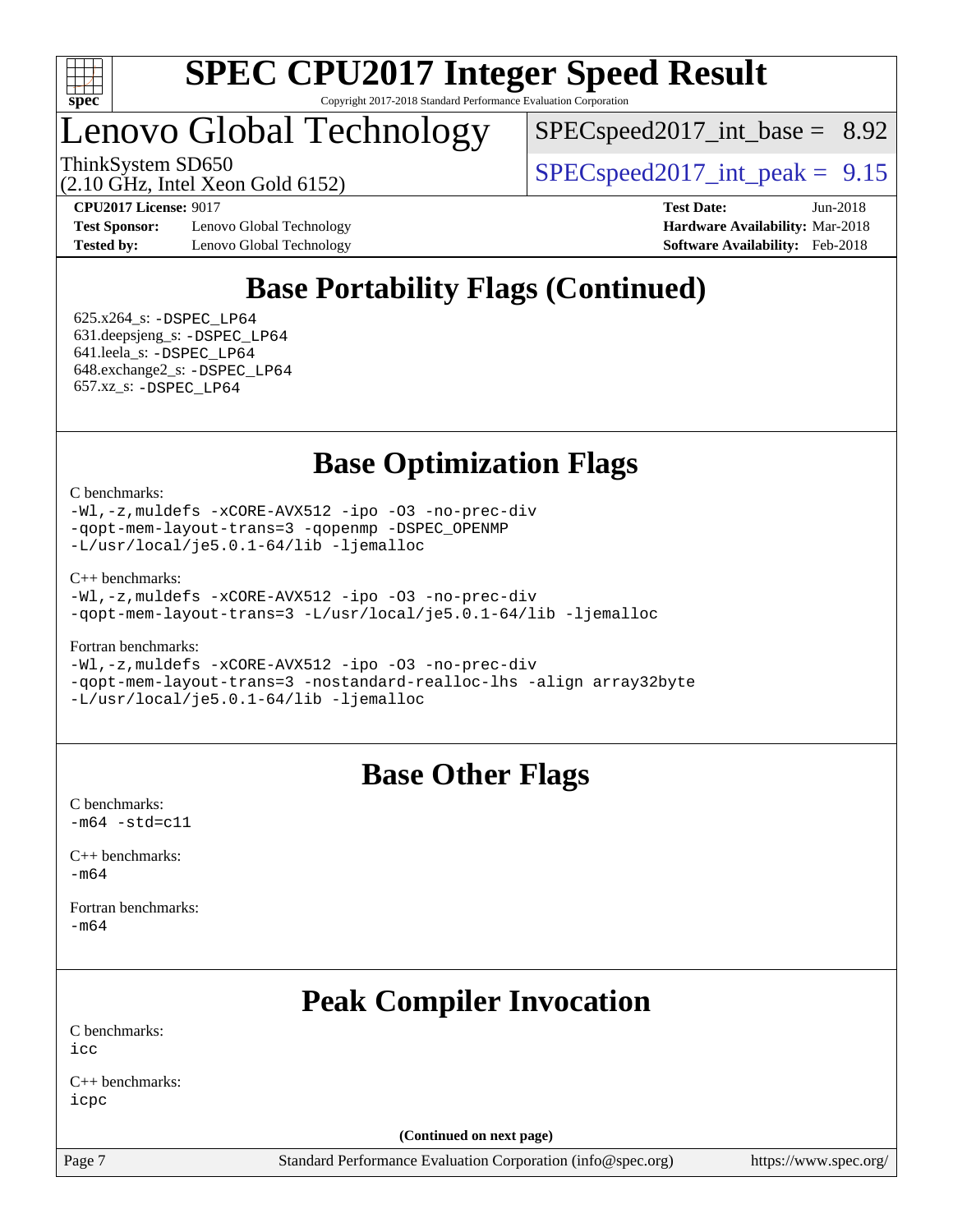

## Lenovo Global Technology

 $SPEC speed2017\_int\_base = 8.92$ 

ThinkSystem SD650  $SPEC speed2017$  int peak = 9.15

(2.10 GHz, Intel Xeon Gold 6152)

**[Test Sponsor:](http://www.spec.org/auto/cpu2017/Docs/result-fields.html#TestSponsor)** Lenovo Global Technology **[Hardware Availability:](http://www.spec.org/auto/cpu2017/Docs/result-fields.html#HardwareAvailability)** Mar-2018 **[Tested by:](http://www.spec.org/auto/cpu2017/Docs/result-fields.html#Testedby)** Lenovo Global Technology **[Software Availability:](http://www.spec.org/auto/cpu2017/Docs/result-fields.html#SoftwareAvailability)** Feb-2018

**[CPU2017 License:](http://www.spec.org/auto/cpu2017/Docs/result-fields.html#CPU2017License)** 9017 **[Test Date:](http://www.spec.org/auto/cpu2017/Docs/result-fields.html#TestDate)** Jun-2018

### **[Peak Compiler Invocation \(Continued\)](http://www.spec.org/auto/cpu2017/Docs/result-fields.html#PeakCompilerInvocation)**

[Fortran benchmarks](http://www.spec.org/auto/cpu2017/Docs/result-fields.html#Fortranbenchmarks): [ifort](http://www.spec.org/cpu2017/results/res2018q3/cpu2017-20180625-07350.flags.html#user_FCpeak_intel_ifort_18.0_8111460550e3ca792625aed983ce982f94888b8b503583aa7ba2b8303487b4d8a21a13e7191a45c5fd58ff318f48f9492884d4413fa793fd88dd292cad7027ca)

### **[Peak Portability Flags](http://www.spec.org/auto/cpu2017/Docs/result-fields.html#PeakPortabilityFlags)**

 600.perlbench\_s: [-DSPEC\\_LP64](http://www.spec.org/cpu2017/results/res2018q3/cpu2017-20180625-07350.flags.html#b600.perlbench_s_peakPORTABILITY_DSPEC_LP64) [-DSPEC\\_LINUX\\_X64](http://www.spec.org/cpu2017/results/res2018q3/cpu2017-20180625-07350.flags.html#b600.perlbench_s_peakCPORTABILITY_DSPEC_LINUX_X64) 602.gcc\_s: [-DSPEC\\_LP64](http://www.spec.org/cpu2017/results/res2018q3/cpu2017-20180625-07350.flags.html#suite_peakPORTABILITY602_gcc_s_DSPEC_LP64) 605.mcf\_s: [-DSPEC\\_LP64](http://www.spec.org/cpu2017/results/res2018q3/cpu2017-20180625-07350.flags.html#suite_peakPORTABILITY605_mcf_s_DSPEC_LP64) 620.omnetpp\_s: [-DSPEC\\_LP64](http://www.spec.org/cpu2017/results/res2018q3/cpu2017-20180625-07350.flags.html#suite_peakPORTABILITY620_omnetpp_s_DSPEC_LP64) 623.xalancbmk\_s: [-D\\_FILE\\_OFFSET\\_BITS=64](http://www.spec.org/cpu2017/results/res2018q3/cpu2017-20180625-07350.flags.html#user_peakPORTABILITY623_xalancbmk_s_file_offset_bits_64_5ae949a99b284ddf4e95728d47cb0843d81b2eb0e18bdfe74bbf0f61d0b064f4bda2f10ea5eb90e1dcab0e84dbc592acfc5018bc955c18609f94ddb8d550002c) [-DSPEC\\_LINUX](http://www.spec.org/cpu2017/results/res2018q3/cpu2017-20180625-07350.flags.html#b623.xalancbmk_s_peakCXXPORTABILITY_DSPEC_LINUX) 625.x264\_s: [-DSPEC\\_LP64](http://www.spec.org/cpu2017/results/res2018q3/cpu2017-20180625-07350.flags.html#suite_peakPORTABILITY625_x264_s_DSPEC_LP64) 631.deepsjeng\_s: [-DSPEC\\_LP64](http://www.spec.org/cpu2017/results/res2018q3/cpu2017-20180625-07350.flags.html#suite_peakPORTABILITY631_deepsjeng_s_DSPEC_LP64) 641.leela\_s: [-DSPEC\\_LP64](http://www.spec.org/cpu2017/results/res2018q3/cpu2017-20180625-07350.flags.html#suite_peakPORTABILITY641_leela_s_DSPEC_LP64) 648.exchange2\_s: [-DSPEC\\_LP64](http://www.spec.org/cpu2017/results/res2018q3/cpu2017-20180625-07350.flags.html#suite_peakPORTABILITY648_exchange2_s_DSPEC_LP64) 657.xz\_s: [-DSPEC\\_LP64](http://www.spec.org/cpu2017/results/res2018q3/cpu2017-20180625-07350.flags.html#suite_peakPORTABILITY657_xz_s_DSPEC_LP64)

### **[Peak Optimization Flags](http://www.spec.org/auto/cpu2017/Docs/result-fields.html#PeakOptimizationFlags)**

[C benchmarks](http://www.spec.org/auto/cpu2017/Docs/result-fields.html#Cbenchmarks):

```
600.perlbench_s: -W1, -z, muldefs -prof-gen(pass 1) -prof-use(pass 2)-O2
-xCORE-AVX512 -qopt-mem-layout-trans=3 -ipo -O3
-no-prec-div -DSPEC_SUPPRESS_OPENMP -qopenmp
-DSPEC_OPENMP -fno-strict-overflow
-L/usr/local/je5.0.1-64/lib -ljemalloc
 602.gcc_s: -Wl,-z,muldefs -prof-gen(pass 1) -prof-use(pass 2) -O2
-xCORE-AVX512 -qopt-mem-layout-trans=3 -ipo -O3
-no-prec-div -DSPEC_SUPPRESS_OPENMP -qopenmp
-DSPEC_OPENMP -L/usr/local/je5.0.1-64/lib -ljemalloc
605.mcf_s: -W1, -z, muldefs -prof -qen(pass 1) -prof-ipo
-xCORE-AVX512 -O3 -no-prec-div -qopt-mem-layout-trans=3
-DSPEC_SUPPRESS_OPENMP -qopenmp -DSPEC_OPENMP
-L/usr/local/je5.0.1-64/lib -ljemalloc
 625.x264_s: -Wl,-z,muldefs -xCORE-AVX512 -ipo -O3 -no-prec-div
-qopt-mem-layout-trans=3 -qopenmp -DSPEC_OPENMP
-L/usr/local/je5.0.1-64/lib -ljemalloc
```
**(Continued on next page)**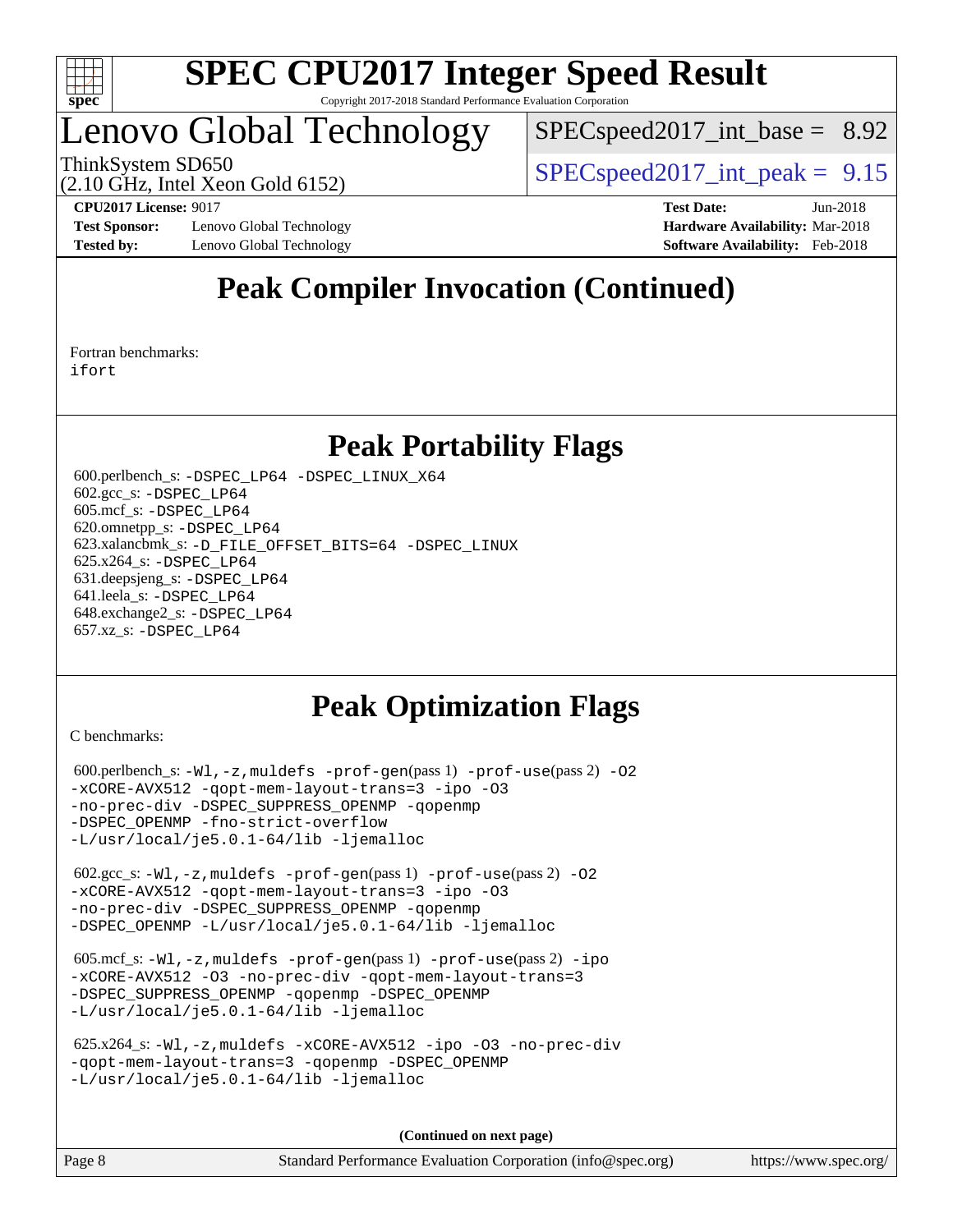

### Lenovo Global Technology

 $SPECspeed2017\_int\_base = 8.92$ 

(2.10 GHz, Intel Xeon Gold 6152)

ThinkSystem SD650  $SPEC speed2017$  int peak = 9.15

**[Test Sponsor:](http://www.spec.org/auto/cpu2017/Docs/result-fields.html#TestSponsor)** Lenovo Global Technology **[Hardware Availability:](http://www.spec.org/auto/cpu2017/Docs/result-fields.html#HardwareAvailability)** Mar-2018 **[Tested by:](http://www.spec.org/auto/cpu2017/Docs/result-fields.html#Testedby)** Lenovo Global Technology **[Software Availability:](http://www.spec.org/auto/cpu2017/Docs/result-fields.html#SoftwareAvailability)** Feb-2018

**[CPU2017 License:](http://www.spec.org/auto/cpu2017/Docs/result-fields.html#CPU2017License)** 9017 **[Test Date:](http://www.spec.org/auto/cpu2017/Docs/result-fields.html#TestDate)** Jun-2018

## **[Peak Optimization Flags \(Continued\)](http://www.spec.org/auto/cpu2017/Docs/result-fields.html#PeakOptimizationFlags)**

657.xz\_s: Same as 602.gcc\_s

[C++ benchmarks:](http://www.spec.org/auto/cpu2017/Docs/result-fields.html#CXXbenchmarks)

620.omnetpp\_s: $-W1, -z,$ muldefs  $-prof-gen(pass 1)$  $-prof-gen(pass 1)$   $-prof-use(pass 2) -ipo$  $-prof-use(pass 2) -ipo$  $-prof-use(pass 2) -ipo$ [-xCORE-AVX512](http://www.spec.org/cpu2017/results/res2018q3/cpu2017-20180625-07350.flags.html#user_peakPASS2_CXXOPTIMIZE620_omnetpp_s_f-xCORE-AVX512) [-O3](http://www.spec.org/cpu2017/results/res2018q3/cpu2017-20180625-07350.flags.html#user_peakPASS1_CXXOPTIMIZEPASS2_CXXOPTIMIZE620_omnetpp_s_f-O3) [-no-prec-div](http://www.spec.org/cpu2017/results/res2018q3/cpu2017-20180625-07350.flags.html#user_peakPASS1_CXXOPTIMIZEPASS2_CXXOPTIMIZE620_omnetpp_s_f-no-prec-div) [-qopt-mem-layout-trans=3](http://www.spec.org/cpu2017/results/res2018q3/cpu2017-20180625-07350.flags.html#user_peakPASS1_CXXOPTIMIZEPASS2_CXXOPTIMIZE620_omnetpp_s_f-qopt-mem-layout-trans_de80db37974c74b1f0e20d883f0b675c88c3b01e9d123adea9b28688d64333345fb62bc4a798493513fdb68f60282f9a726aa07f478b2f7113531aecce732043) -DSPEC SUPPRESS OPENMP [-qopenmp](http://www.spec.org/cpu2017/results/res2018q3/cpu2017-20180625-07350.flags.html#user_peakPASS2_CXXOPTIMIZE620_omnetpp_s_qopenmp_16be0c44f24f464004c6784a7acb94aca937f053568ce72f94b139a11c7c168634a55f6653758ddd83bcf7b8463e8028bb0b48b77bcddc6b78d5d95bb1df2967) -DSPEC OPENMP [-L/usr/local/je5.0.1-64/lib](http://www.spec.org/cpu2017/results/res2018q3/cpu2017-20180625-07350.flags.html#user_peakEXTRA_LIBS620_omnetpp_s_jemalloc_link_path64_4b10a636b7bce113509b17f3bd0d6226c5fb2346b9178c2d0232c14f04ab830f976640479e5c33dc2bcbbdad86ecfb6634cbbd4418746f06f368b512fced5394) [-ljemalloc](http://www.spec.org/cpu2017/results/res2018q3/cpu2017-20180625-07350.flags.html#user_peakEXTRA_LIBS620_omnetpp_s_jemalloc_link_lib_d1249b907c500fa1c0672f44f562e3d0f79738ae9e3c4a9c376d49f265a04b9c99b167ecedbf6711b3085be911c67ff61f150a17b3472be731631ba4d0471706)

 623.xalancbmk\_s: [-L/opt/intel/compilers\\_and\\_libraries\\_2018/linux/lib/ia32](http://www.spec.org/cpu2017/results/res2018q3/cpu2017-20180625-07350.flags.html#user_peakCXXLD623_xalancbmk_s_Enable-32bit-runtime_af243bdb1d79e4c7a4f720bf8275e627de2ecd461de63307bc14cef0633fde3cd7bb2facb32dcc8be9566045fb55d40ce2b72b725f73827aa7833441b71b9343) [-Wl,-z,muldefs](http://www.spec.org/cpu2017/results/res2018q3/cpu2017-20180625-07350.flags.html#user_peakEXTRA_LDFLAGS623_xalancbmk_s_link_force_multiple1_b4cbdb97b34bdee9ceefcfe54f4c8ea74255f0b02a4b23e853cdb0e18eb4525ac79b5a88067c842dd0ee6996c24547a27a4b99331201badda8798ef8a743f577) [-prof-gen](http://www.spec.org/cpu2017/results/res2018q3/cpu2017-20180625-07350.flags.html#user_peakPASS1_CXXFLAGSPASS1_LDFLAGS623_xalancbmk_s_prof_gen_5aa4926d6013ddb2a31985c654b3eb18169fc0c6952a63635c234f711e6e63dd76e94ad52365559451ec499a2cdb89e4dc58ba4c67ef54ca681ffbe1461d6b36)(pass 1) [-prof-use](http://www.spec.org/cpu2017/results/res2018q3/cpu2017-20180625-07350.flags.html#user_peakPASS2_CXXFLAGSPASS2_LDFLAGS623_xalancbmk_s_prof_use_1a21ceae95f36a2b53c25747139a6c16ca95bd9def2a207b4f0849963b97e94f5260e30a0c64f4bb623698870e679ca08317ef8150905d41bd88c6f78df73f19)(pass 2) [-ipo](http://www.spec.org/cpu2017/results/res2018q3/cpu2017-20180625-07350.flags.html#user_peakPASS1_CXXOPTIMIZEPASS2_CXXOPTIMIZE623_xalancbmk_s_f-ipo) [-xCORE-AVX512](http://www.spec.org/cpu2017/results/res2018q3/cpu2017-20180625-07350.flags.html#user_peakPASS2_CXXOPTIMIZE623_xalancbmk_s_f-xCORE-AVX512) [-O3](http://www.spec.org/cpu2017/results/res2018q3/cpu2017-20180625-07350.flags.html#user_peakPASS1_CXXOPTIMIZEPASS2_CXXOPTIMIZE623_xalancbmk_s_f-O3) [-no-prec-div](http://www.spec.org/cpu2017/results/res2018q3/cpu2017-20180625-07350.flags.html#user_peakPASS1_CXXOPTIMIZEPASS2_CXXOPTIMIZE623_xalancbmk_s_f-no-prec-div) [-qopt-mem-layout-trans=3](http://www.spec.org/cpu2017/results/res2018q3/cpu2017-20180625-07350.flags.html#user_peakPASS1_CXXOPTIMIZEPASS2_CXXOPTIMIZE623_xalancbmk_s_f-qopt-mem-layout-trans_de80db37974c74b1f0e20d883f0b675c88c3b01e9d123adea9b28688d64333345fb62bc4a798493513fdb68f60282f9a726aa07f478b2f7113531aecce732043) [-DSPEC\\_SUPPRESS\\_OPENMP](http://www.spec.org/cpu2017/results/res2018q3/cpu2017-20180625-07350.flags.html#suite_peakPASS1_CXXOPTIMIZE623_xalancbmk_s_DSPEC_SUPPRESS_OPENMP) [-qopenmp](http://www.spec.org/cpu2017/results/res2018q3/cpu2017-20180625-07350.flags.html#user_peakPASS2_CXXOPTIMIZE623_xalancbmk_s_qopenmp_16be0c44f24f464004c6784a7acb94aca937f053568ce72f94b139a11c7c168634a55f6653758ddd83bcf7b8463e8028bb0b48b77bcddc6b78d5d95bb1df2967) [-DSPEC\\_OPENMP](http://www.spec.org/cpu2017/results/res2018q3/cpu2017-20180625-07350.flags.html#suite_peakPASS2_CXXOPTIMIZE623_xalancbmk_s_DSPEC_OPENMP) [-L/usr/local/je5.0.1-32/lib](http://www.spec.org/cpu2017/results/res2018q3/cpu2017-20180625-07350.flags.html#user_peakEXTRA_LIBS623_xalancbmk_s_jemalloc_link_path32_e29f22e8e6c17053bbc6a0971f5a9c01a601a06bb1a59df2084b77a2fe0a2995b64fd4256feaeea39eeba3aae142e96e2b2b0a28974019c0c0c88139a84f900a) [-ljemalloc](http://www.spec.org/cpu2017/results/res2018q3/cpu2017-20180625-07350.flags.html#user_peakEXTRA_LIBS623_xalancbmk_s_jemalloc_link_lib_d1249b907c500fa1c0672f44f562e3d0f79738ae9e3c4a9c376d49f265a04b9c99b167ecedbf6711b3085be911c67ff61f150a17b3472be731631ba4d0471706)

631.deepsjeng\_s: Same as 620.omnetpp\_s

641.leela\_s: Same as 620.omnetpp\_s

[Fortran benchmarks](http://www.spec.org/auto/cpu2017/Docs/result-fields.html#Fortranbenchmarks): [-Wl,-z,muldefs](http://www.spec.org/cpu2017/results/res2018q3/cpu2017-20180625-07350.flags.html#user_FCpeak_link_force_multiple1_b4cbdb97b34bdee9ceefcfe54f4c8ea74255f0b02a4b23e853cdb0e18eb4525ac79b5a88067c842dd0ee6996c24547a27a4b99331201badda8798ef8a743f577) [-xCORE-AVX512](http://www.spec.org/cpu2017/results/res2018q3/cpu2017-20180625-07350.flags.html#user_FCpeak_f-xCORE-AVX512) [-ipo](http://www.spec.org/cpu2017/results/res2018q3/cpu2017-20180625-07350.flags.html#user_FCpeak_f-ipo) [-O3](http://www.spec.org/cpu2017/results/res2018q3/cpu2017-20180625-07350.flags.html#user_FCpeak_f-O3) [-no-prec-div](http://www.spec.org/cpu2017/results/res2018q3/cpu2017-20180625-07350.flags.html#user_FCpeak_f-no-prec-div) [-qopt-mem-layout-trans=3](http://www.spec.org/cpu2017/results/res2018q3/cpu2017-20180625-07350.flags.html#user_FCpeak_f-qopt-mem-layout-trans_de80db37974c74b1f0e20d883f0b675c88c3b01e9d123adea9b28688d64333345fb62bc4a798493513fdb68f60282f9a726aa07f478b2f7113531aecce732043) [-nostandard-realloc-lhs](http://www.spec.org/cpu2017/results/res2018q3/cpu2017-20180625-07350.flags.html#user_FCpeak_f_2003_std_realloc_82b4557e90729c0f113870c07e44d33d6f5a304b4f63d4c15d2d0f1fab99f5daaed73bdb9275d9ae411527f28b936061aa8b9c8f2d63842963b95c9dd6426b8a) [-align array32byte](http://www.spec.org/cpu2017/results/res2018q3/cpu2017-20180625-07350.flags.html#user_FCpeak_align_array32byte_b982fe038af199962ba9a80c053b8342c548c85b40b8e86eb3cc33dee0d7986a4af373ac2d51c3f7cf710a18d62fdce2948f201cd044323541f22fc0fffc51b6) [-L/usr/local/je5.0.1-64/lib](http://www.spec.org/cpu2017/results/res2018q3/cpu2017-20180625-07350.flags.html#user_FCpeak_jemalloc_link_path64_4b10a636b7bce113509b17f3bd0d6226c5fb2346b9178c2d0232c14f04ab830f976640479e5c33dc2bcbbdad86ecfb6634cbbd4418746f06f368b512fced5394) [-ljemalloc](http://www.spec.org/cpu2017/results/res2018q3/cpu2017-20180625-07350.flags.html#user_FCpeak_jemalloc_link_lib_d1249b907c500fa1c0672f44f562e3d0f79738ae9e3c4a9c376d49f265a04b9c99b167ecedbf6711b3085be911c67ff61f150a17b3472be731631ba4d0471706)

### **[Peak Other Flags](http://www.spec.org/auto/cpu2017/Docs/result-fields.html#PeakOtherFlags)**

[C benchmarks](http://www.spec.org/auto/cpu2017/Docs/result-fields.html#Cbenchmarks):  $-m64 - std = c11$  $-m64 - std = c11$ [C++ benchmarks \(except as noted below\):](http://www.spec.org/auto/cpu2017/Docs/result-fields.html#CXXbenchmarksexceptasnotedbelow) [-m64](http://www.spec.org/cpu2017/results/res2018q3/cpu2017-20180625-07350.flags.html#user_CXXpeak_intel_intel64_18.0_af43caccfc8ded86e7699f2159af6efc7655f51387b94da716254467f3c01020a5059329e2569e4053f409e7c9202a7efc638f7a6d1ffb3f52dea4a3e31d82ab) 623.xalancbmk  $s: -m32$  $s: -m32$ [Fortran benchmarks](http://www.spec.org/auto/cpu2017/Docs/result-fields.html#Fortranbenchmarks): [-m64](http://www.spec.org/cpu2017/results/res2018q3/cpu2017-20180625-07350.flags.html#user_FCpeak_intel_intel64_18.0_af43caccfc8ded86e7699f2159af6efc7655f51387b94da716254467f3c01020a5059329e2569e4053f409e7c9202a7efc638f7a6d1ffb3f52dea4a3e31d82ab) The flags files that were used to format this result can be browsed at <http://www.spec.org/cpu2017/flags/Intel-ic18.0-official-linux64.html>

<http://www.spec.org/cpu2017/flags/Lenovo-Platform-SPECcpu2017-Flags-V1.2-SKL-C.html>